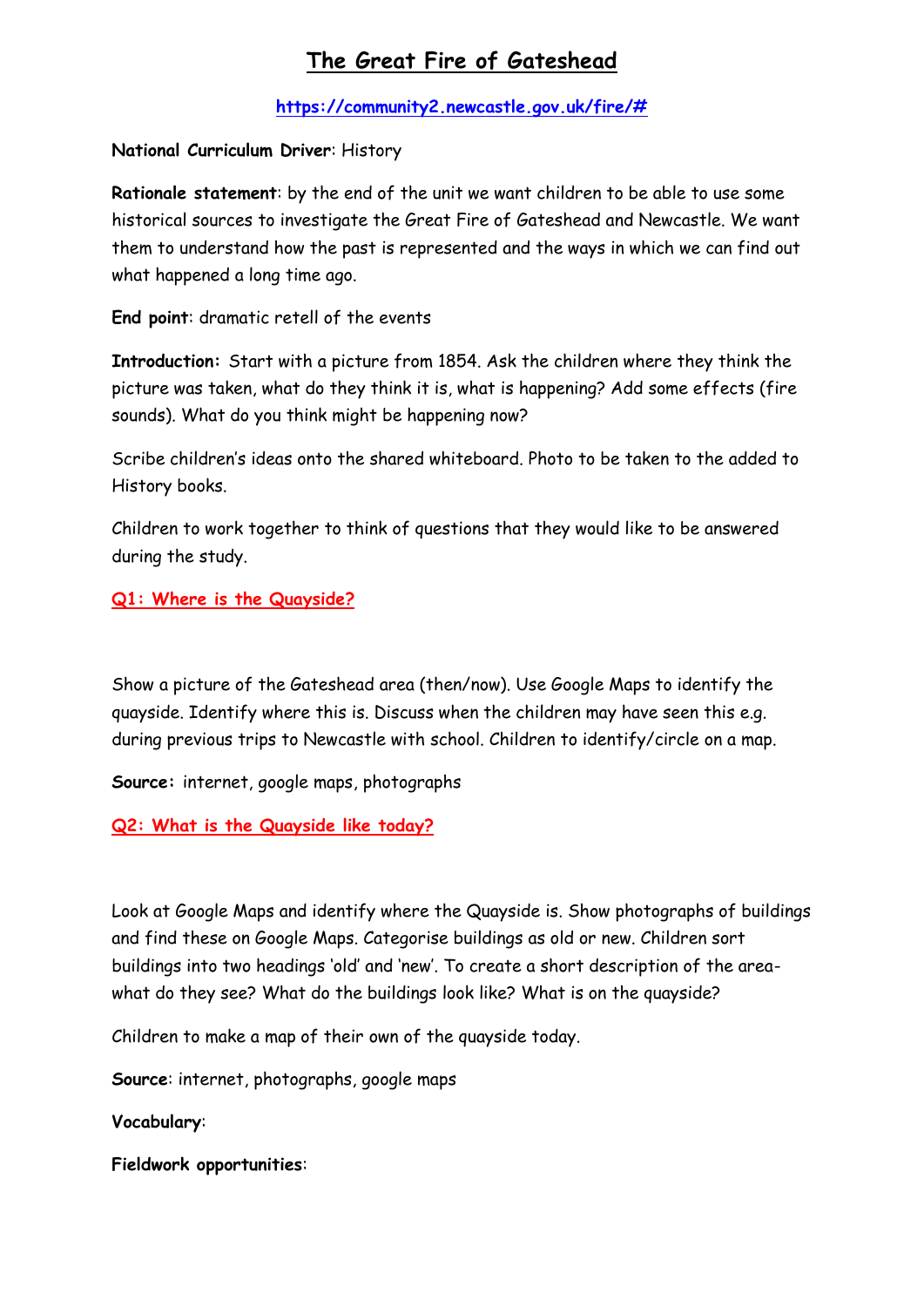#### **Has the quayside always been the same?**

Discuss with the children how there are different periods in time. Show a timeline in the classroom identifying 2015 and Victorian Times on the timeline. Explain how long ago Victorian Times were. Ask the children whether they think everything would have been the same or different over 100 years ago.

Show photographs of the Quayside as it was in either 1830/1850 and photographs from the present day. Split the children into groups and give each group a set of post it notes. Ask the children to scribe differences onto their post it notes. Share differences with the class and display for all to see on shared whiteboard.

Discuss how everything changes and the Quayside has changed a lot since 1830/1850.

### **Q4: What do you think is happening in this picture?**

Present children with a picture of the fire. Work in groups to either ask questions about what is happening or make comments about what they can see. Discuss where it is and ask children if they think it happened recently, talk about how they know. Give them the picture to stick into books and Y1 write a caption and Y2 write a description.

Make a class prediction about what the children think caused the fire.

Explain that there was a fire in 1854 and place the date on a timeline. Explain that it happened during the Victorian period.

**Source**: Town Corporation Great Fire Image

**Vocabulary**: Gateshead, Newcastle, fire, a long time ago, in the past, 1854, history, Victorian, timeline.

#### **Fieldwork opportunities**:

#### **Q4: What happened in the fire?**

Ask the children to discuss and come up with ideas for what might have happened to change Newcastle/Gateshead. Share ideas with the class. Explain that there was a fire in 1854. Read Lizzie Turnbull's Box of Treasure story with the children. Discuss whether the children think that Newcastle was prepared for the fire, were they prepared to fight the fire? Discuss what is needed to fight fires.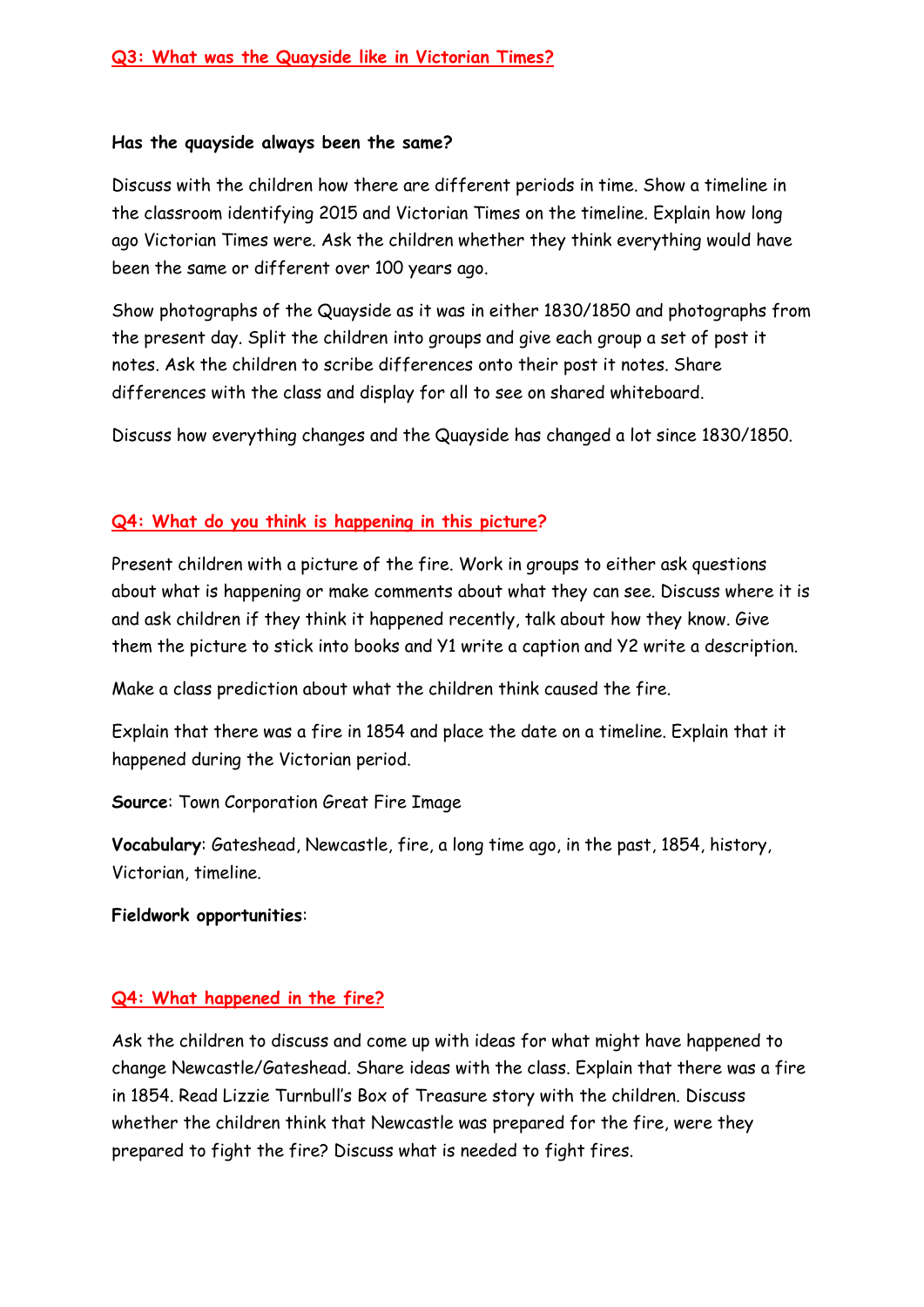Storyboard events of the fire- taken from the story.

**Source**: Lizzie Turnbull's Box of Treasure story

**Vocabulary**: Gateshead, Newcastle, fire, a long time ago, in the past, 1854, history, Victorian, timeline.

**Fieldwork opportunities**:

# **Q5: How have the fire brigade changed since the Great Fire?**

Display a picture of a fire fighter/fire brigade from the Victorian period. Ask the children to make predictions about what is in the picture. Inform the children that it is a picture of a fire fighter from the Victorian period. Look at the picture more closely. What equipment did they use to put out fires? Did they wear a uniform? Do the fire engines look the same?

Discuss with the children who the Fire Brigade are and how the help us. Briefly discuss fire safety. Discuss with the children how modern day fire fighters put out fires.

Show the children a picture of a modern day fire brigade. Discuss the similarities and differences.

Children are to order pictures of the fire brigade in chronological order and to write a sentence explaining how they have changed over time.

**Source**: Images of Fire Brigade from the Victorian period to modern day.

**Vocabulary**: fire brigade, fire fighter, modern day, fire engine, leather, volunteer

**Fieldwork opportunities**: Possible visit from local fire brigade.

## **Q6: What are the changes to the Quayside?**

Discuss the effects of the fire. Order the events in small groups and discuss how the fire caused such a huge disaster. Show the children images of the quayside before the fire and images of the quayside after the fire. What changes can the children identify?

**Source**: Town Corporation Great Fire Image

**Vocabulary**: Gateshead, Newcastle, fire, a long time ago, in the past, 1854, history, Victorian, timeline.

## **Fieldwork opportunities**: